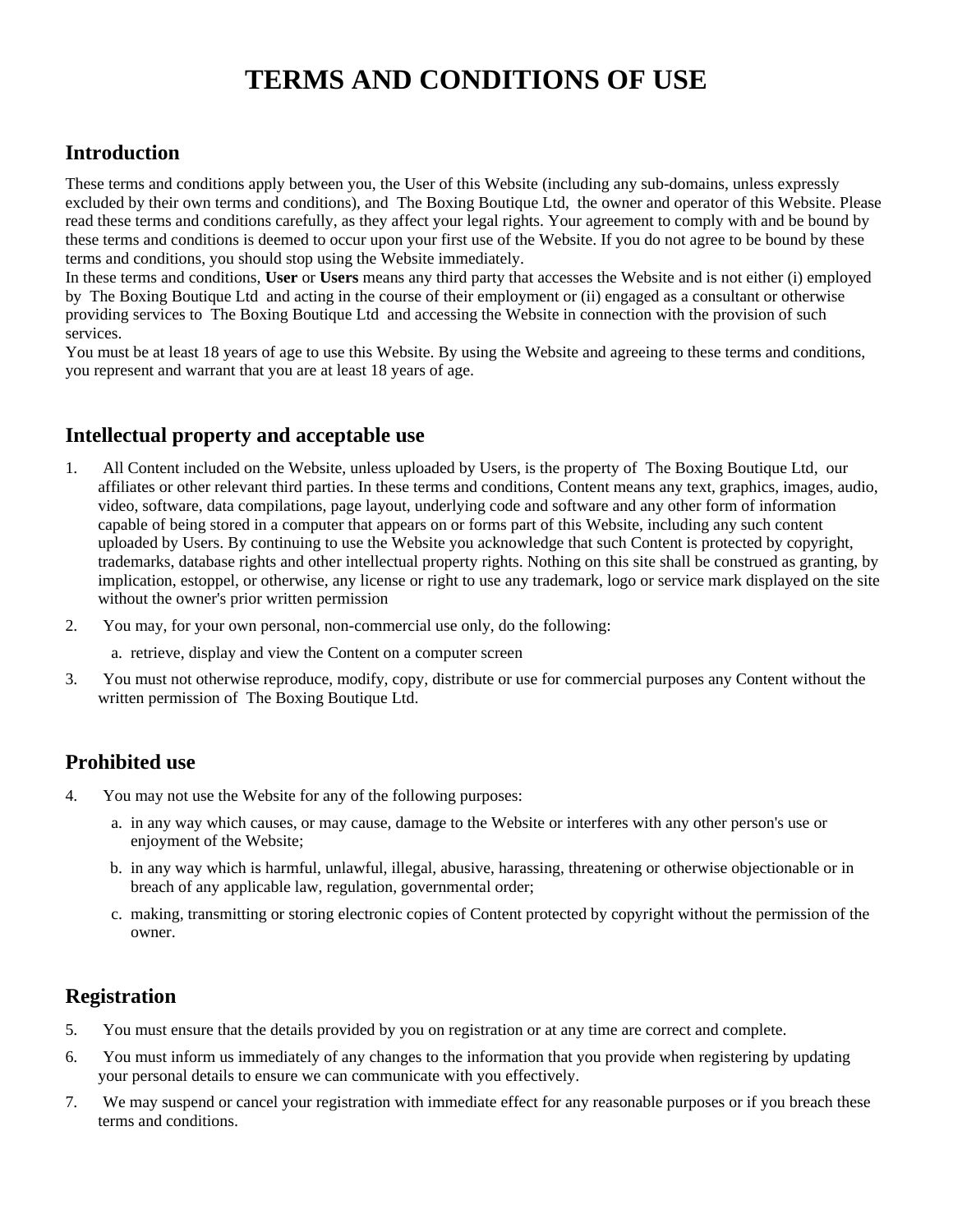8. You may cancel your registration at any time by informing us in writing to the address at the end of these terms and conditions. If you do so, you must immediately stop using the Website. Cancellation or suspension of your registration does not affect any statutory rights.

## **Password and security**

- 9. When you register on this Website, you will be asked to create a password, which you should keep confidential and not disclose or share with anyone.
- 10. If we have reason to believe that there is or is likely to be any misuse of the Website or breach of security, we may require you to change your password or suspend your account.

#### **Links to other websites**

- 11. This Website may contain links to other sites. Unless expressly stated, these sites are not under the control of The Boxing Boutique Ltd or that of our affiliates.
- 12. We assume no responsibility for the content of such Websites and disclaim liability for any and all forms of loss or damage arising out of the use of them.
- 13. The inclusion of a link to another site on this Website does not imply any endorsement of the sites themselves or of those in control of them.

## **Privacy Policy**

14. Use of the Website is also governed by our Privacy Policy, which is incorporated into these terms and conditions by this reference. To view the Privacy Policy, please click on the following: www.theboxingboutique.com/privacypolicy.

#### **Availability of the Website and disclaimers**

- 15. Any online facilities, tools, services or information that The Boxing Boutique Ltd makes available through the Website (the **Service**) is provided "as is" and on an "as available" basis. We give no warranty that the Service will be free of defects and/or faults. To the maximum extent permitted by the law, we provide no warranties (express or implied) of fitness for a particular purpose, accuracy of information, compatibility and satisfactory quality. The Boxing Boutique Ltd is under no obligation to update information on the Website.
- 16. Whilst The Boxing Boutique Ltd uses reasonable endeavours to ensure that the Website is secure and free of errors, viruses and other malware, we give no warranty or guaranty in that regard and all Users take responsibility for their own security, that of their personal details and their computers.
- 17. The Boxing Boutique Ltd accepts no liability for any disruption or non-availability of the Website.
- 18. The Boxing Boutique Ltd reserves the right to alter, suspend or discontinue any part (or the whole of) the Website including, but not limited to, any products and/or services available. These terms and conditions shall continue to apply to any modified version of the Website unless it is expressly stated otherwise.

## **Limitation of liability**

- 19. Nothing in these terms and conditions will: (a) limit or exclude our or your liability for death or personal injury resulting from our or your negligence, as applicable; (b) limit or exclude our or your liability for fraud or fraudulent misrepresentation; or (c) limit or exclude any of our or your liabilities in any way that is not permitted under applicable law.
- 20. To the extent that the Website and Content are provided free of charge, we will not be liable to you for any loss or damage of any kind.
- 21. We will not be liable to you in respect of any losses arising out of events beyond our reasonable control.